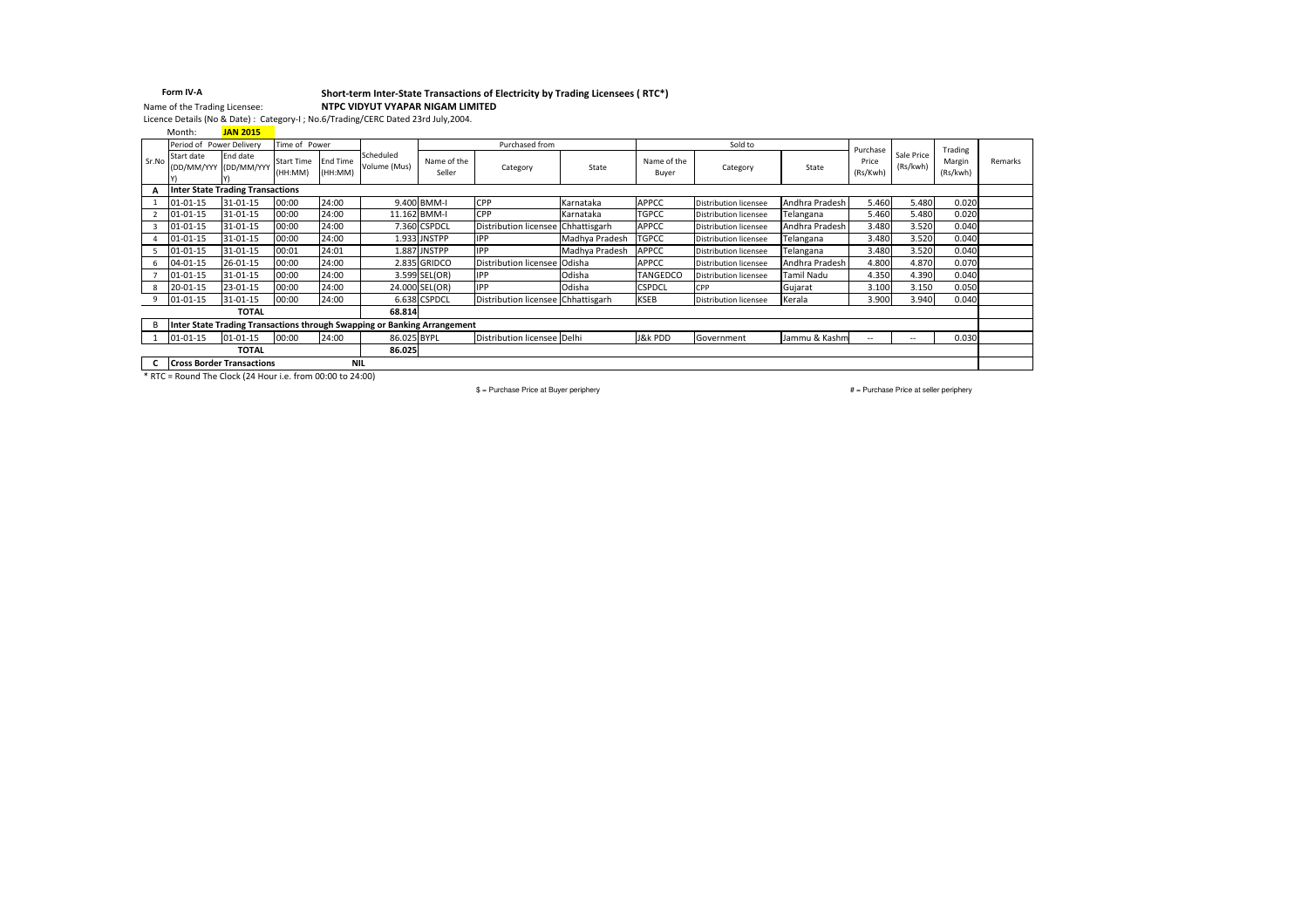### Form IV-BShort-term Inter-State Transactions of Electricity by Trading Licensees ( Peak\*)

# Name of the Trading Licensee: NTPC VIDYUT VYAPAR NIGAM LIMITED

Licence Details (No & Date) : Category-I ; No.6/Trading/CERC Dated 23rd July,2004.

|                                                | Month:     | <b>JAN 2015</b>                         |               |         |                                                              |                                                                                |                |       |                      |          |       |                   |                        |                    |         |
|------------------------------------------------|------------|-----------------------------------------|---------------|---------|--------------------------------------------------------------|--------------------------------------------------------------------------------|----------------|-------|----------------------|----------|-------|-------------------|------------------------|--------------------|---------|
|                                                |            | Period of Power Delivery                | Time of Power |         |                                                              |                                                                                | Purchased from |       |                      | Sold to  |       | Purchase          |                        | Trading            |         |
| Sr.No                                          | Start date | End date<br>(DD/MM/YYY (DD/MM/YYY)      | (HH:MM)       | (HH:MM) | Scheduled<br>____ Start Time   End Time   Volume (Mus)   IVC | Name of the I<br>Seller                                                        | Category       | State | Name of the<br>Buyer | Category | State | Price<br>(Rs/Kwh) | Sale Price<br>(Rs/kwh) | Margin<br>(Rs/kwh) | Remarks |
| А                                              |            | <b>Inter State Trading Transactions</b> |               | $:$ NIL |                                                              |                                                                                |                |       |                      |          |       |                   |                        |                    |         |
|                                                |            |                                         |               |         |                                                              |                                                                                |                |       |                      |          |       |                   |                        |                    |         |
| в                                              |            |                                         |               |         |                                                              | Inter State Trading Transactions through Swapping or Banking Arrangement : NIL |                |       |                      |          |       |                   |                        |                    |         |
|                                                |            |                                         |               |         |                                                              |                                                                                |                |       |                      |          |       |                   |                        |                    |         |
| <b>NIL</b><br><b>Cross Border Transactions</b> |            |                                         |               |         |                                                              |                                                                                |                |       |                      |          |       |                   |                        |                    |         |

\* Peak = Peak Period (Evening Peak from 17:00hrs to 23:00hrs). Peak period may be revised by the commission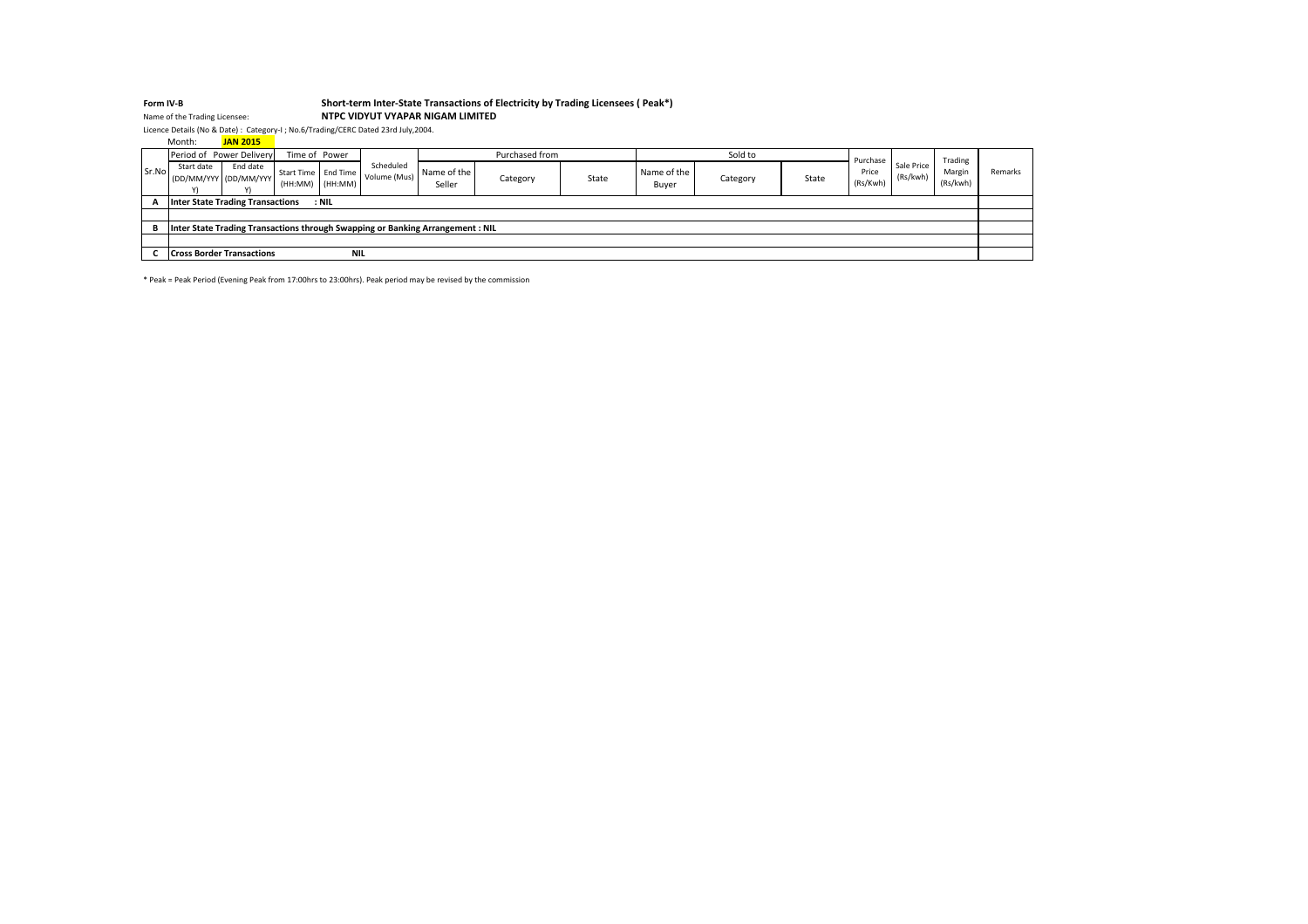### Form IV-CForm IV-C<br>Name of the Trading Licensee: Short-term Inter-State Transactions of Electricity by Trading Licensees (Other than Peak & RTC)

Name of the Trading Licensee: NTPC VIDYUT VYAPAR NIGAM LIMITED

Licence Details (No & Date) : Category-I ; No.6/Trading/CERC Dated 23rd July,2004.

| Month: |                                         | <b>JAN 2015</b>                |                   |                     |                                                                          |                       |                                   |         |                         |                                             |       |                               |                          |                               |         |
|--------|-----------------------------------------|--------------------------------|-------------------|---------------------|--------------------------------------------------------------------------|-----------------------|-----------------------------------|---------|-------------------------|---------------------------------------------|-------|-------------------------------|--------------------------|-------------------------------|---------|
|        | Period of Power Delivery                |                                | Time of Power     |                     |                                                                          |                       | Purchased from                    |         |                         | Sold to                                     |       |                               |                          |                               |         |
| Sr.No  | Start date<br>(DD/MM/YYY<br>Y)          | End date<br>(DD/MM/YYY (HH:MM) | <b>Start Time</b> | End Time<br>(HH:MM) | Scheduled<br>Volume (Mus)                                                | Name of the<br>Seller | Category                          | State   | Name of the<br>Buyer    | Category                                    | State | Purchase<br>Price<br>(Rs/Kwh) | Sale Price<br>(Rs/kwh)   | Trading<br>Margin<br>(Rs/kwh) | Remarks |
|        | <b>Inter State Trading Transactions</b> |                                |                   |                     |                                                                          |                       |                                   |         |                         |                                             |       |                               |                          |                               |         |
|        | 01-01-15                                | $01 - 01 - 15$                 | 07:30             | 18:30               | 0.477 JCFPL                                                              |                       | <b>IPP</b>                        | Gujarat | Govt. of GOA Government |                                             | GOA   | 7.920                         | 7.990                    | 0.070                         |         |
|        |                                         | <b>TOTAL</b>                   |                   |                     | 0.477                                                                    |                       |                                   |         |                         |                                             |       |                               |                          |                               |         |
| В      |                                         |                                |                   |                     | Inter State Trading Transactions through Swapping or Banking Arrangement |                       |                                   |         |                         |                                             |       |                               |                          |                               |         |
|        | 02-01-15                                | 31-01-15                       | 06:00             | 17:00               |                                                                          | 25.247 WBSEDCL        | Distribution licensee West Bengal |         |                         | RDPPC AVVNI Distribution licensee Rajasthan |       | $\sim$                        | $- -$                    | 0.013                         |         |
|        | 02-01-15                                | 31-01-15                       | 06:00             | 17:00               |                                                                          | 28.854 WBSEDCL        | Distribution licensee West Bengal |         |                         | RDPPC JdVVN Distribution licensee Rajasthan |       | $\sim$                        | $- -$                    | 0.013                         |         |
|        | 02-01-15                                | 31-01-15                       | 06:00             | 17:00               |                                                                          | 36.067 WBSEDCL        | Distribution licensee West Bengal |         |                         | RDPPC JVVNL Distribution licensee Rajasthan |       | $\sim$                        | $\overline{\phantom{a}}$ | 0.013                         |         |
|        |                                         | <b>TOTAL</b>                   |                   |                     | 90.168                                                                   |                       |                                   |         |                         |                                             |       |                               |                          |                               |         |
|        | <b>Cross Border Transactions</b>        |                                |                   |                     |                                                                          |                       |                                   |         |                         |                                             |       |                               |                          |                               |         |
|        | <b>NIL</b><br><b>TOTAL</b>              |                                |                   |                     |                                                                          |                       |                                   |         |                         |                                             |       |                               |                          |                               |         |

\$ = Purchase Price at Buyer periphery # = Purchase Price at seller periphery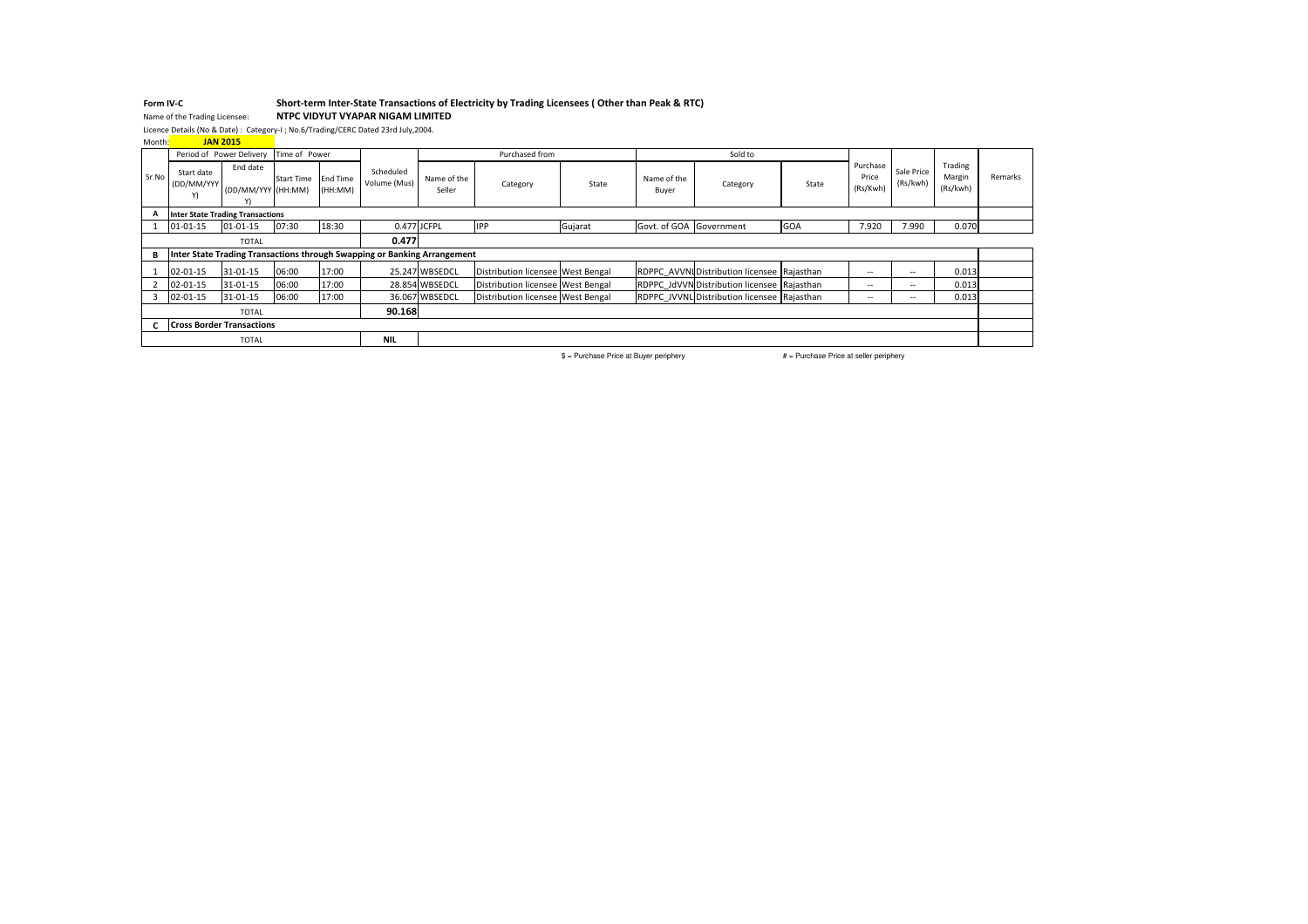# Form IV-D<br>Name of the Trading Licensees<br>Name of the Trading Licensee: Name CHIDYUT VYAPAR NIGAM LIMITED

NTPC VIDYUT VYAPAR NIGAM LIMITED

Licence Details (No & Date) : Category-I ; No.6/Trading/CERC Dated 23rd July,2004.

| Month:         | <b>DEC-2014</b>       |                                                |                         |                        |                                  |                                 |                       |                                                |                  |                              |                   |                                                    |                                                    |                          | <b>FORM IV-D</b>             |                   |
|----------------|-----------------------|------------------------------------------------|-------------------------|------------------------|----------------------------------|---------------------------------|-----------------------|------------------------------------------------|------------------|------------------------------|-------------------|----------------------------------------------------|----------------------------------------------------|--------------------------|------------------------------|-------------------|
|                |                       |                                                |                         |                        | <b>Actually Scheduled Volume</b> |                                 | <b>Purchased From</b> |                                                |                  | Sold To                      |                   |                                                    | <b>Purchase Price</b>                              |                          | Sale Price                   |                   |
| Sr.<br>No.     | Period of transaction |                                                | NVVN-<br>Solar<br>Power | NVVN-<br>Coal<br>Power | Total<br>Bundled<br>Power        | Name of<br>Seller               | Category              | State                                          | Name of<br>Buyer | Category                     | State             | Wtd.<br>Avg.<br>Rate of<br>NVVN-<br>Solar<br>Power | *Wtd.<br>Avg.Rat<br>e of<br>NVVN-<br>Coal<br>Power | Bundled<br>Power<br>Rate | <b>Bundled</b><br>Power Rate | Trading<br>Margin |
|                | Date From             | Date To                                        | <b>MUs</b>              | <b>MU<sub>s</sub></b>  | <b>MUs</b>                       |                                 |                       |                                                |                  |                              |                   | Rs/<br>kWh                                         | Rs/<br>kWh                                         | Rs / kWh                 | Rs / kWh                     | Rs/<br>kWh        |
|                |                       | Inter-State & Intra-State Trading Transactions |                         |                        |                                  |                                 |                       |                                                |                  |                              |                   |                                                    |                                                    |                          |                              |                   |
| 1              | 1-Dec-14              | 31-Dec-14                                      | 10.471                  | 63.497                 | 73.968                           |                                 |                       |                                                | <b>JVVNL</b>     | <b>Distribution licensee</b> | Rajasthan         |                                                    | 3.0142                                             | 4.0793                   | 4.1493                       | 0.07              |
| $\overline{2}$ | 1-Dec-14              | 31-Dec-14                                      | 8.377                   | 50.797                 | 59.174                           |                                 |                       |                                                | JdVVNL           | <b>Distribution licensee</b> | Rajasthan         |                                                    | 3.0142                                             | 4.0793                   | 4.1493                       | 0.07              |
| 3              | 1-Dec-14              | 31-Dec-14                                      | 7.330                   | 44.448                 | 51.778                           |                                 |                       | <b>Solar Projects</b>                          | <b>AVVNL</b>     | <b>Distribution licensee</b> | Rajasthan         |                                                    | 3.0142                                             | 4.0793                   | 4.1493                       | 0.07              |
| 4              | 1-Dec-14              | 31-Dec-14                                      | 4.533                   | 19.439                 | 23.972                           |                                 |                       | located in                                     | <b>PSPCL</b>     | <b>Distribution licensee</b> | Punjab            |                                                    | 2.8547                                             | 4.3077                   | 4.3777                       | 0.07              |
| 5              | 1-Dec-14              | 31-Dec-14                                      | 10.399                  | 47.257                 | 57.656                           |                                 |                       | Rajasthan, Punjab,<br><b>Uttar Pradesh,</b>    | <b>UPPCL</b>     | <b>Distribution licensee</b> | U P               |                                                    | 2.9004                                             | 4.2779                   | 4.3479                       | 0.07              |
| 6              | 1-Dec-14              | 31-Dec-14                                      | 2.529                   | 11.525                 | 14.054                           |                                 |                       | Karnataka, Orissa,                             | <b>DVC</b>       | Government                   | <b>DVC</b>        |                                                    | 3.6111                                             | 4.8576                   | 4.9276                       | 0.07              |
| $\overline{7}$ | 1-Dec-14              | 31-Dec-14                                      | 2.542                   | 12.229                 | 14.771                           |                                 |                       | Andhra Pradesh,                                | GRIDCO           | Distribution licensee        | Orissa            |                                                    | 3.4459                                             | 4.6663                   | 4.7363                       | 0.07              |
| 8              | 1-Dec-14              | 31-Dec-14                                      | 6.274                   | 30.082                 | 36.355                           | <b>NVVN-Solar</b><br>Power from |                       | Tamil Nadu,<br>Maharashtra                     | WBSEDCL          | <b>Distribution licensee</b> | West Bengal       |                                                    | 3.4102                                             | 4.6401                   | 4.7101                       | 0.07              |
| 9              | 1-Dec-14              | 31-Dec-14                                      | 0.656                   | 3.702                  | 4.358                            | <b>Solar Projects</b>           |                       | 8                                              | <b>APDCL</b>     | Distribution licensee        | Assam             |                                                    | 3.6739                                             | 4.7071                   | 4.7771                       | 0.07              |
| 10             | 1-Dec-14              | 31-Dec-14                                      | 2.560                   | 14.330                 | 16.890                           | (JNNSM Phase-<br>I)<br>&        |                       | Northern Region =<br><b>FGUTPS-1,2 &amp;3,</b> | <b>MSEDCL</b>    | <b>Distribution licensee</b> | Maharashtra       |                                                    | 2.5962                                             | 3.8001                   | 3.8701                       | 0.07              |
| 11             | 1-Dec-14              | 31-Dec-14                                      | 3.037                   | 16.626                 | 19.663                           | <b>NVVN-Coal</b>                | Generators            | NCTPS-2, RhTPS-1,2                             | <b>CSPDCL</b>    | Distribution licensee        | Chhatisgarh       | 10.5376                                            | 2.6431                                             | 3.8624                   | 3.9324                       | 0.07              |
| 12             | 1-Dec-14              | 31-Dec-14                                      | 2.151                   | 22.253                 | 24.404                           | <b>Power from</b>               |                       | &3, SSTPS-1,                                   | <b>TSSPDCL</b>   | Distribution licensee        | Telangana         |                                                    | 2.5945                                             | 3.2945                   | 3.3645                       | 0.07              |
| 13             | 1-Dec-14              | 31-Dec-14                                      | 0.898                   | 9.289                  | 10.187                           | unallocated<br>quota of NTPC    |                       | <b>Western Region =</b><br>KSTPS-1 &3, MSTPS-  | <b>TSNPDCL</b>   | <b>Distribution licensee</b> | Telangana         |                                                    | 2.5945                                             | 3.2945                   | 3.3645                       | 0.07              |
| 14             | 1-Dec-14              | 31-Dec-14                                      | 0.801                   | 9.220                  | 10.021                           | <b>Stations</b>                 |                       | 1, SPTPS-1&2,                                  | APEPDCL          | Distribution licensee        | Andhra Pradesh    |                                                    | 2.8865                                             | 3.4980                   | 3.5680                       | 0.07              |
| 15             | 1-Dec-14              | 31-Dec-14                                      | 1.536                   | 17.685                 | 19.221                           |                                 |                       | VSTPS-1,2,3 &4,                                | <b>APSPDCL</b>   | <b>Distribution licensee</b> | Andhra Pradesh    |                                                    | 2.8865                                             | 3.4980                   | 3.5680                       | 0.07              |
| 16             | 1-Dec-14              | 31-Dec-14                                      | 0.495                   | 3.478                  | 3.973                            |                                 |                       | Southern Region =<br>RSTPS-1&3, TSTPS-         | TANGEDCO         | <b>Distribution licensee</b> | <b>Tamil Nadu</b> |                                                    | 3.1719                                             | 4.0893                   | 4.1593                       | 0.07              |
| 17             | 1-Dec-14              | 31-Dec-14                                      | 4.354                   | 23.174                 | 27.528                           |                                 |                       | 2, SMPTS-2, Eastern BESCOM                     |                  | Distribution licensee        | Karnataka         |                                                    | 3.1718                                             | 4.3369                   | 4.4069                       | 0.07              |
| 18             | 1-Dec-14              | 31-Dec-14                                      | 1.248                   | 6.640                  | 7.888                            |                                 |                       | Region =FSTPS-1&3, GESCOM                      |                  | <b>Distribution licensee</b> | Karnataka         |                                                    | 3.1718                                             | 4.3369                   | 4.4069                       | 0.07              |
| 19             | 1-Dec-14              | 31-Dec-14                                      | 1.760                   | 9.365                  | 11.125                           |                                 |                       | KhTPS-1&2, TSTPS-1                             | <b>HESCOM</b>    | <b>Distribution licensee</b> | Karnataka         |                                                    | 3.1718                                             | 4.3369                   | 4.4069                       | 0.07              |
| 20             | 1-Dec-14              | 31-Dec-14                                      | 0.769                   | 4.095                  | 4.864                            |                                 |                       |                                                | <b>MESCOM</b>    | <b>Distribution licensee</b> | Karnataka         |                                                    | 3.1718                                             | 4.3369                   | 4.4069                       | 0.07              |
| 21             | 1-Dec-14              | 31-Dec-14                                      | 0.963                   | 5.126                  | 6.089                            |                                 |                       |                                                | <b>CESC</b>      | <b>Distribution licensee</b> | Karnataka         |                                                    | 3.1718                                             | 4.3369                   | 4.4069                       | 0.07              |
|                | Total                 |                                                | 73.684                  | 424.254                | 497.938                          |                                 |                       |                                                |                  |                              |                   |                                                    |                                                    |                          |                              |                   |

\* Wtd. Average Rate for Power from NTPC Stations as per CERC tariff based on scheduled energy by Discoms.

Month: **JAN 2015** 

| . <u>.</u> | ---------                        |                                |                           |                     |                                                                          |                       |                |             |                      |              |                |                               |                        |                               |         |
|------------|----------------------------------|--------------------------------|---------------------------|---------------------|--------------------------------------------------------------------------|-----------------------|----------------|-------------|----------------------|--------------|----------------|-------------------------------|------------------------|-------------------------------|---------|
|            | Period of Power Delivery         |                                | Time of Power<br>مستقلدها |                     |                                                                          |                       | Purchased from |             |                      | Sold to      |                |                               |                        |                               |         |
| Sr.No      | Start date<br>(DD/MM/YYY         | End date<br>(DD/MM/YYY (HH:MM) | <b>Start Time</b>         | End Time<br>(HH:MM) | Scheduled<br>Volume (Mus)                                                | Name of the<br>Seller | Category       | State       | Name of the<br>Buyer | Category     | State          | Purchase<br>Price<br>(Rs/Kwh) | Sale Price<br>(Rs/kwh) | Trading<br>Margin<br>(Rs/kwh) | Remarks |
| R          |                                  |                                |                           |                     | Inter State Trading Transactions through Swapping or Banking Arrangement |                       |                | <b>NIL</b>  |                      |              |                |                               |                        |                               |         |
|            | <b>Cross Border Transactions</b> |                                |                           |                     |                                                                          |                       |                |             |                      |              |                |                               |                        |                               |         |
|            | 01-01-2015 31-01-2015 00:00      |                                |                           | 24:00               | 154.614                                                                  | <b>NTPC Stations</b>  | Generator      | <b>ISGS</b> | <b>NVVN A/c BPDB</b> | Nodal agency | for Bangladesh | 2.82#                         | 2.86 ##                | 0.040                         |         |
|            |                                  |                                |                           |                     |                                                                          |                       |                |             |                      |              |                |                               |                        |                               |         |

# As per CERC notified tariff of respective stations

## Purchase Price plus 4 p/kwh trading margin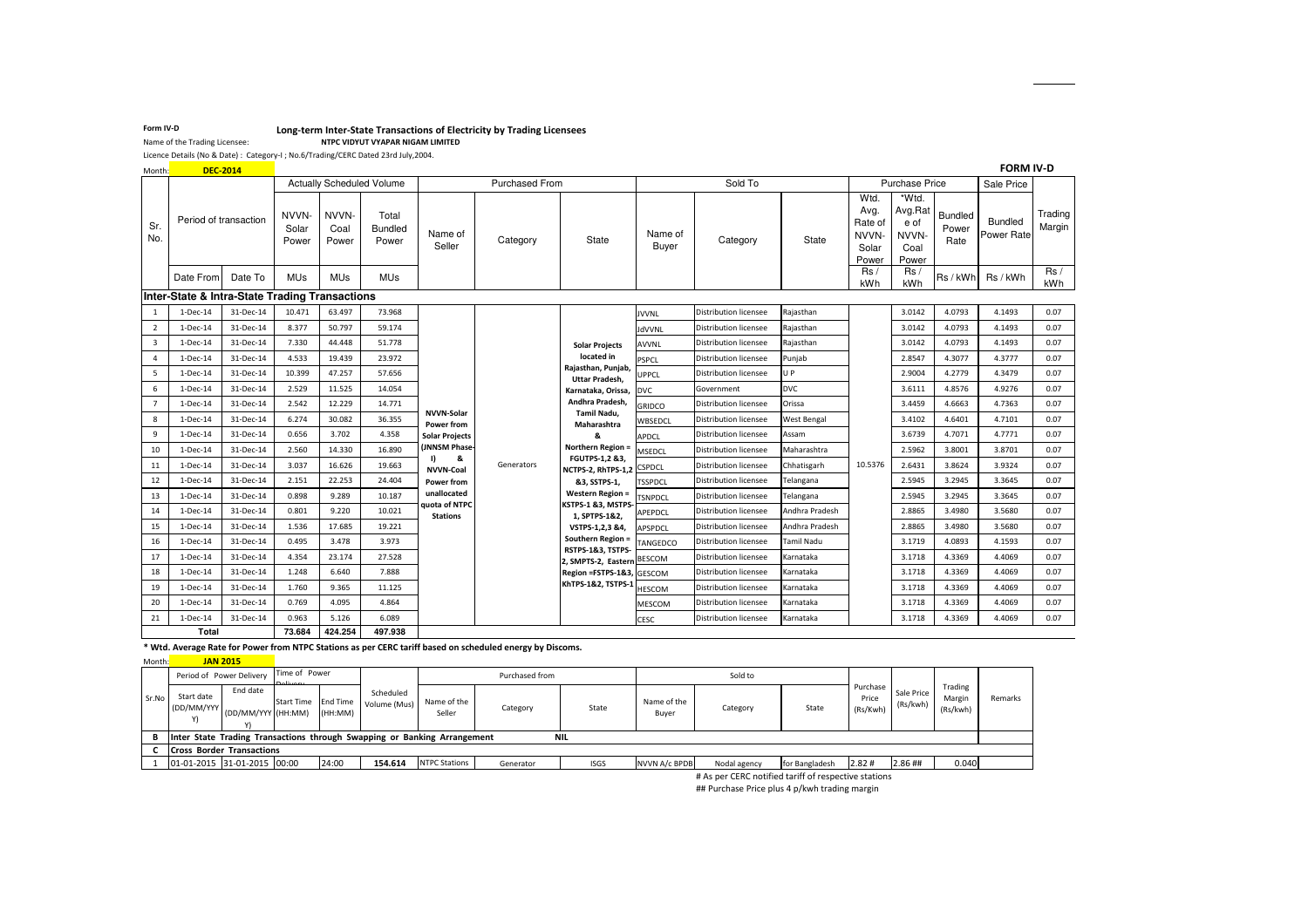# **Form IV-E lntra-State Transactions of Electricity by Trading Licensees**<br>Name of the Trading Licensee: **NTPC VIDYUT VYAPAR NIGAM LIMITED**

| Month:         | <b>JAN 2015</b>                |                |
|----------------|--------------------------------|----------------|
| Sr. No.        | <b>Total Transacted Volume</b> | State          |
|                | (Mus)                          |                |
|                | 20.000                         | Andhra Pradesh |
| $\overline{2}$ |                                |                |
| з              |                                |                |
| <b>TOTAL</b>   | 20.000                         |                |
|                | <b>Long Term Transactions</b>  | <b>NIL</b>     |
|                |                                |                |
| $\overline{2}$ |                                |                |
|                |                                |                |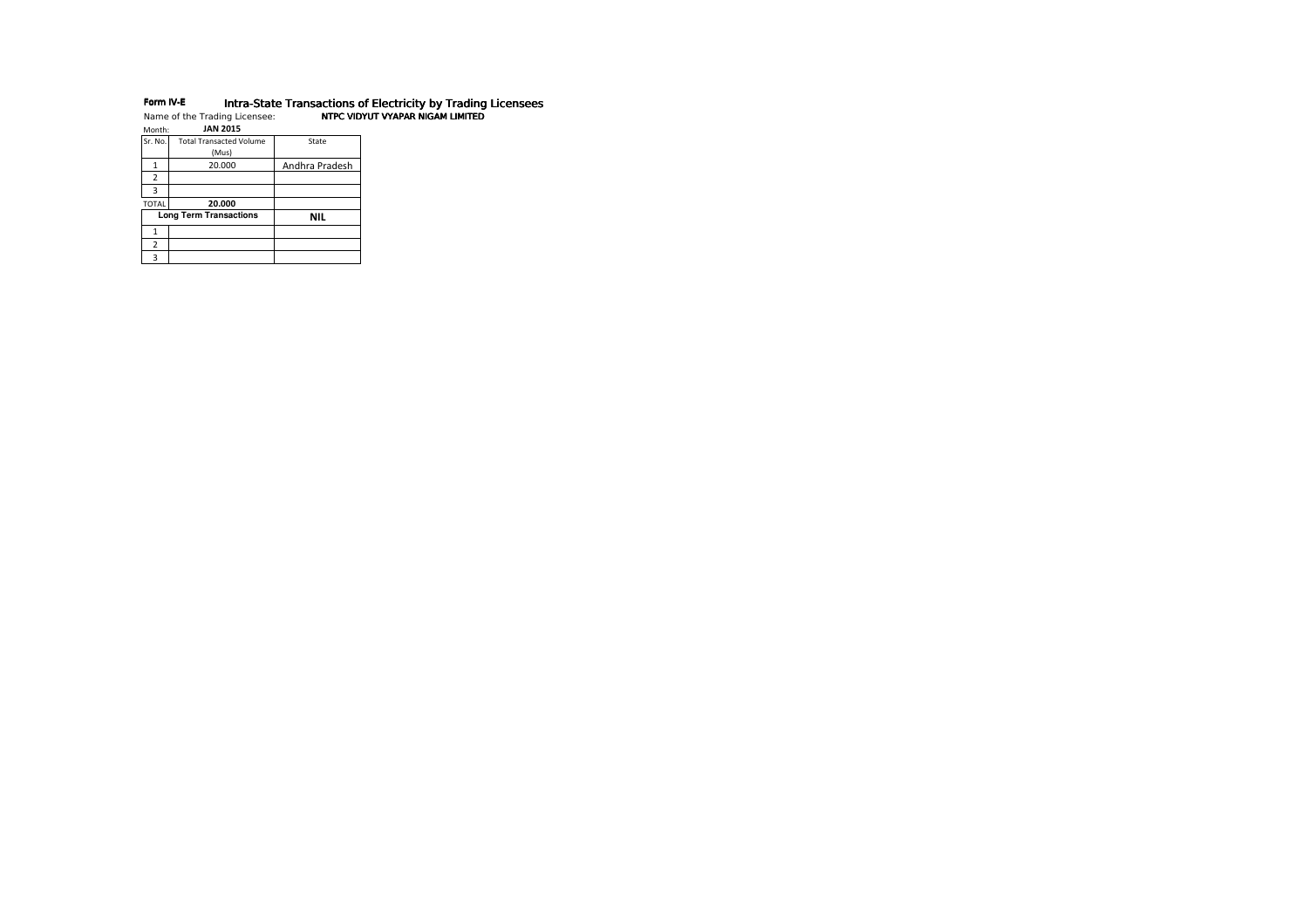| Month:         | <b>JAN 2015</b>            |                                     |                                   |                |                               |              |                           |
|----------------|----------------------------|-------------------------------------|-----------------------------------|----------------|-------------------------------|--------------|---------------------------|
|                |                            | Total                               | <b>Purchase form</b>              |                | Sold to                       |              |                           |
| SI No          | Date of<br><b>Delivery</b> | <b>Scheduled</b><br>Volume<br>(MUs) | Name of<br>Seller /<br>Name of PX | <b>State</b>   | Name of Buyer<br>/ Name of PX | <b>State</b> | Margin charged<br>(₹/kwh) |
| 1              | $01$ -Jan-15               |                                     | 0.590000 Govt. of G               | Goa            | <b>IEX</b>                    |              | ≤0.04                     |
| $\overline{2}$ | 01-Jan-15                  | 0.100000 IEX                        |                                   |                | Govt. of Goa Goa              |              | ≤ $0.04$                  |
| 3              | 01-Jan-15                  | 1.804250 TSECL                      |                                   | Tripura        | <b>IEX</b>                    |              | ≤0.04                     |
| 4              | 02-Jan-15                  |                                     | 0.618300 Govt. of G               | Goa            | <b>IEX</b>                    |              | ≤0.04                     |
| 5              | 02-Jan-15                  | 0.060000 IEX                        |                                   |                | Govt. of Goal Goa             |              | ≤0.04                     |
| 6              | 02-Jan-15                  | 1.814250 TSECL                      |                                   | Tripura        | IEX                           |              | ≤0.04                     |
| 7              | 03-Jan-15                  |                                     | 0.700000 Govt. of G               | Goa            | <b>IEX</b>                    |              | ≤ $0.04$                  |
| 8              | 03-Jan-15                  | 0.080000 IEX                        |                                   |                | Govt. of Goa Goa              |              | ≤0.04                     |
| 9              | 03-Jan-15                  | 1.886750 TSECL                      |                                   | Tripura        | IEX                           |              | ≤0.04                     |
| 10             | 04-Jan-15                  |                                     | 0.940190 Govt. of G               | Goa            | <b>IEX</b>                    |              | ≤0.04                     |
| 11             | 04-Jan-15                  | 1.998500 TSECL                      |                                   | Tripura        | IEX                           |              | ≤0.04                     |
| 12             | 05-Jan-15                  |                                     | 0.801318 Govt. of G               | Goa            | <b>IEX</b>                    |              | ≤0.04                     |
| 13             | 05-Jan-15                  | 0.075000 IEX                        |                                   |                | Govt. of Goa Goa              |              | ≤ $0.04$                  |
| 14             | 05-Jan-15                  | 2.002000 TSECL                      |                                   | Tripura        | <b>IEX</b>                    |              | ≤0.04                     |
| 15             | 06-Jan-15                  |                                     | 0.678435 Govt. of GGoa            |                | <b>IEX</b>                    |              | ≤0.04                     |
| 16             | 06-Jan-15                  | 0.080000 IEX                        |                                   |                | Govt. of Goa Goa              |              | ≤0.04                     |
| 17             | 06-Jan-15                  | 2.005750 TSECL                      |                                   | Tripura        | <b>IEX</b>                    |              | ≤0.04                     |
| 18             | 07-Jan-15                  |                                     | 0.725000 Govt. of G               | Goa            | <b>IEX</b>                    |              | ≤ $0.04$                  |
| 19             | 07-Jan-15                  | 0.031250 IEX                        |                                   |                | Govt. of GoalGoa              |              | ≤0.04                     |
| 20             | 07-Jan-15                  | 1.969500 TSECL                      |                                   | Tripura        | <b>IEX</b>                    |              | ≤ $0.04$                  |
| 21             | 08-Jan-15                  |                                     | 0.810000 Govt. of G               | Goa            | <b>IEX</b>                    |              | ≤ $0.04$                  |
| 22             | 08-Jan-15                  | 0.054148 IEX                        |                                   |                | Govt. of Goa Goa              |              | ≤0.04                     |
| 23             | 08-Jan-15                  | 2.040250 TSECL                      |                                   | Tripura        | <b>IEX</b>                    |              | ≤ $0.04$                  |
| 24             | 09-Jan-15                  |                                     | 0.800000 Govt. of G               | Goa            | <b>IEX</b>                    |              | ≤0.04                     |
| 25             | 09-Jan-15                  | 0.071265 IEX                        |                                   |                | Govt. of Goa Goa              |              | ≤ $0.04$                  |
| 26             | 09-Jan-15                  | 2.019000 TSECL                      |                                   | Tripura        | <b>IEX</b>                    |              | ≤0.04                     |
| 27             | 10-Jan-15                  |                                     | 0.900000 Govt. of G               | Goa            | <b>IEX</b>                    |              | ≤0.04                     |
| 28             | $10$ -Jan- $15$            | 0.080000 IEX                        |                                   |                | Govt. of Goa Goa              |              | ≤ $0.04$                  |
| 29             | 10-Jan-15                  | 1.982250 TSECL                      |                                   | Tripura        | <b>IEX</b>                    |              | ≤0.04                     |
| 30             | $11$ -Jan- $15$            |                                     | 1.184343 Govt. of GGoa            |                | <b>IEX</b>                    |              | ≤0.04                     |
| 31             | $11$ -Jan- $15$            | 1.997250 TSECL                      |                                   | <b>Tripura</b> | IEX                           |              | ≤0.04                     |
| 32             | 12-Jan-15                  |                                     | 0.800000 Govt. of G               | Goa            | <b>IEX</b>                    |              | ≤0.04                     |
| 33             | 12-Jan-15                  | 0.037500 IEX                        |                                   |                | Govt. of Goa Goa              |              | ≤ $0.04$                  |
| 34             | 12-Jan-15                  | 1.833500 TSECL                      |                                   | Tripura        | IEX                           |              | ≤ $0.04$                  |
| 35             | 13-Jan-15                  |                                     | 0.875000 Govt. of G               | Goa            | <b>IEX</b>                    |              | ≤0.04                     |
| 36             | 13-Jan-15                  | 0.037500 IEX                        |                                   |                | Govt. of Goa Goa              |              | ≤0.04                     |
| 37             | 13-Jan-15                  | 1.529750 TSECL                      |                                   | Tripura        | IEX                           |              | ≤0.04                     |

# Form IV-F Day Ahead Power Exchange Transactions of Electricity by Trading Licensees Name of the Trading Licensee: NTPC VIDYUT VYAPAR NIGAM LIMITED NTPC VIDYUT VYAPAR LIMITEDn IV-F Page 1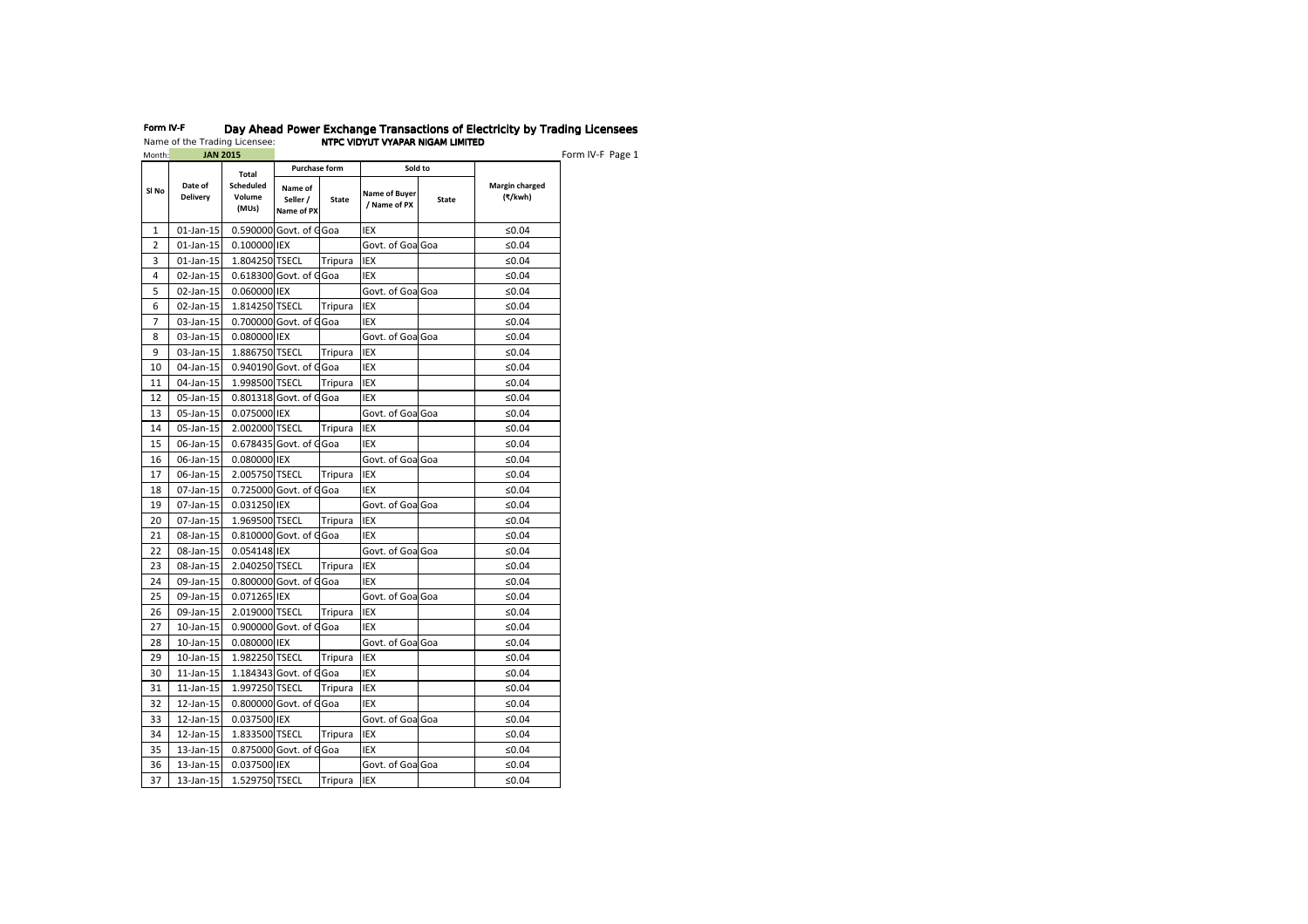| 38 | 14-Jan-15 |                | 0.880000 Govt. of GGoa |         | IEX              | ≤0.04    | Form IV-F Page 2 |
|----|-----------|----------------|------------------------|---------|------------------|----------|------------------|
| 39 | 14-Jan-15 | 0.075000 IEX   |                        |         | Govt. of Goa Goa | ≤ $0.04$ |                  |
| 40 | 14-Jan-15 | 1.733500 TSECL |                        | Tripura | IEX              | ≤0.04    |                  |
| 41 | 15-Jan-15 |                | 0.900000 Govt. of GGoa |         | IEX              | ≤0.04    |                  |
| 42 | 15-Jan-15 | 0.047748 IEX   |                        |         | Govt. of Goa Goa | ≤0.04    |                  |
| 43 | 15-Jan-15 | 1.855750 TSECL |                        | Tripura | IEX              | ≤0.04    |                  |
| 44 | 16-Jan-15 |                | 0.900000 Govt. of GGoa |         | IEX              | ≤ $0.04$ |                  |
| 45 | 16-Jan-15 | 0.060000 IEX   |                        |         | Govt. of Goa Goa | ≤0.04    |                  |
| 46 | 16-Jan-15 | 1.875750 TSECL |                        | Tripura | IEX              | ≤0.04    |                  |
| 47 | 17-Jan-15 |                | 0.995000 Govt. of GGoa |         | IEX              | ≤0.04    |                  |
| 48 | 17-Jan-15 | 0.041250 IEX   |                        |         | Govt. of Goa Goa | ≤0.04    |                  |
| 49 | 17-Jan-15 | 1.901250 TSECL |                        | Tripura | IEX              | ≤ $0.04$ |                  |
| 50 | 18-Jan-15 |                | 1.250000 Govt. of GGoa |         | IEX              | ≤ $0.04$ |                  |
| 51 | 18-Jan-15 | 1.983250 TSECL |                        | Tripura | IEX              | ≤0.04    |                  |
| 52 | 19-Jan-15 |                | 0.872500 Govt. of GGoa |         | IEX              | ≤ $0.04$ |                  |
| 53 | 19-Jan-15 | 0.060000 IEX   |                        |         | Govt. of Goa Goa | ≤0.04    |                  |
| 54 | 19-Jan-15 | 1.970750 TSECL |                        | Tripura | IEX              | ≤0.04    |                  |
| 55 | 20-Jan-15 |                | 0.728528 Govt. of GGoa |         | IEX              | ≤0.04    |                  |
| 56 | 20-Jan-15 | 0.060000 IEX   |                        |         | Govt. of Goa Goa | ≤0.04    |                  |
| 57 | 20-Jan-15 | 1.970750 TSECL |                        | Tripura | IEX              | ≤0.04    |                  |
| 58 | 21-Jan-15 |                | 0.900000 Govt. of GGoa |         | IEX              | ≤0.04    |                  |
| 59 | 21-Jan-15 | 0.060000 IEX   |                        |         | Govt. of Goa Goa | ≤0.04    |                  |
| 60 | 21-Jan-15 | 1.970750 TSECL |                        | Tripura | IEX              | ≤ $0.04$ |                  |
| 61 | 22-Jan-15 |                | 0.885785 Govt. of GGoa |         | IEX              | ≤0.04    |                  |
| 62 | 22-Jan-15 | 0.045000 IEX   |                        |         | Govt. of Goa Goa | ≤ $0.04$ |                  |
| 63 | 22-Jan-15 | 1.937000 TSECL |                        | Tripura | IEX              | ≤0.04    |                  |
| 64 | 23-Jan-15 |                | 0.970000 Govt. of GGoa |         | IEX              | ≤0.04    |                  |
| 65 | 23-Jan-15 | 1.899500 TSECL |                        | Tripura | IEX              | ≤0.04    |                  |
| 66 | 24-Jan-15 |                | 0.999678 Govt. of GGoa |         | IEX              | ≤0.04    |                  |
| 67 | 24-Jan-15 | 1.962000 TSECL |                        | Tripura | IEX              | ≤ $0.04$ |                  |
| 68 | 25-Jan-15 |                | 1.250000 Govt. of GGoa |         | IEX              | ≤0.04    |                  |
| 69 | 25-Jan-15 | 2.003250 TSECL |                        | Tripura | IEX              | ≤0.04    |                  |
| 70 | 26-Jan-15 |                | 1.221728 Govt. of GGoa |         | IEX              | ≤0.04    |                  |
| 71 | 26-Jan-15 | 2.005750 TSECL |                        | Tripura | IEX              | ≤0.04    |                  |
| 72 | 27-Jan-15 |                | 0.894620 Govt. of G    | Goa     | IEX              | ≤ $0.04$ |                  |
| 73 | 27-Jan-15 | 1.977000 TSECL |                        | Tripura | IEX              | ≤0.04    |                  |
| 74 | 28-Jan-15 |                | 0.950000 Govt. of GGoa |         | IEX              | ≤0.04    |                  |
| 75 | 28-Jan-15 | 1.897000 TSECL |                        | Tripura | IEX              | ≤0.04    |                  |
| 76 | 29-Jan-15 |                | 0.996648 Govt. of G    | Goa     | IEX              | ≤0.04    |                  |
| 77 | 29-Jan-15 | 1.977000 TSECL |                        | Tripura | IEX              | ≤0.04    |                  |
| 78 | 30-Jan-15 |                | 0.995000 Govt. of GGoa |         | IEX              | ≤0.04    |                  |
| 79 | 30-Jan-15 | 1.959500 TSECL |                        | Tripura | IEX              | ≤0.04    |                  |
| 80 | 31-Jan-15 |                | 1.090693 Govt. of GGoa |         | IEX              | ≤0.04    |                  |
| 81 | 31-Jan-15 | 1.959500 TSECL |                        | Tripura | IEX              | ≤0.04    |                  |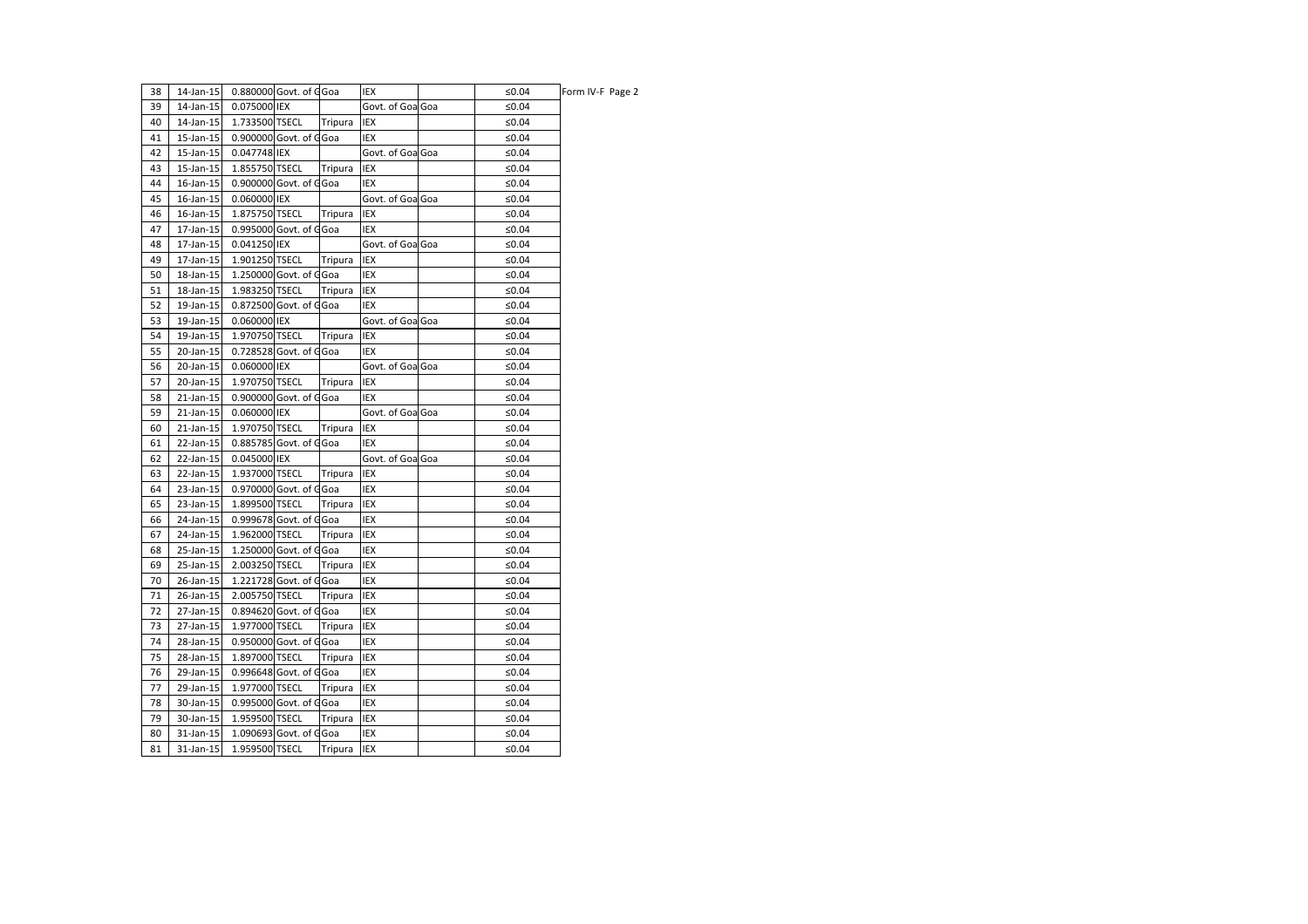## Form IV-GTerm Ahead Power Exchange Transactions of Electricity by Trading Licensees Name of the Trading Licensee: NTPC VIDYUT VYAPAR NIGAM LIMITED NTPC VIDYUT VYAPAR LIMITED

Month: JAN 2015

|                | Period of                                             | Period of Power Delivery |                  |                              | Time of Power Dilivery |                           | Purchased from |       |               | Sold to |                                     | Trading           |
|----------------|-------------------------------------------------------|--------------------------|------------------|------------------------------|------------------------|---------------------------|----------------|-------|---------------|---------|-------------------------------------|-------------------|
| Sr.No          | Power<br>Exchange (IEX (DD/MM/YYY (DD/MM/Y<br>/ PXIL) | Start date<br>Y)         | End date<br>YYY) | <b>Start Time</b><br>(HH:MM) | End Time<br>(HH:MM)    | Scheduled<br>Volume (Mus) | Name of Seller | State | Name of Buyer | State   | <b>Transaction Price</b><br>('/Kwh) | mragin<br>('/kwh) |
| A              | <b>Intra-Day Contracts</b>                            |                          |                  |                              |                        |                           |                |       |               |         |                                     |                   |
|                |                                                       |                          |                  |                              |                        |                           |                |       |               |         |                                     |                   |
| $\overline{c}$ |                                                       |                          |                  |                              |                        |                           |                |       |               |         |                                     |                   |
| 3              |                                                       |                          |                  |                              |                        |                           |                |       |               |         |                                     |                   |
| в              | Day-Ahead Contingency Contracts                       |                          |                  |                              |                        |                           |                |       |               |         |                                     |                   |
|                |                                                       |                          |                  |                              |                        |                           |                |       |               |         |                                     |                   |
| $\overline{2}$ |                                                       |                          |                  |                              |                        |                           |                |       |               |         |                                     |                   |
| 3              |                                                       |                          |                  |                              |                        |                           |                |       |               |         |                                     |                   |
| C              | <b>Daily Contracts</b>                                |                          |                  |                              |                        |                           |                |       |               |         |                                     |                   |
|                |                                                       |                          |                  |                              |                        |                           |                |       |               |         |                                     |                   |
| $\overline{2}$ |                                                       |                          |                  |                              |                        |                           |                |       |               |         |                                     |                   |
| 3              |                                                       |                          |                  |                              |                        |                           |                |       |               |         |                                     |                   |
| D              | <b>Weekly Contracts</b>                               |                          |                  |                              |                        |                           |                |       |               |         |                                     |                   |
|                |                                                       |                          |                  |                              |                        |                           |                |       |               |         |                                     |                   |
| $\overline{2}$ |                                                       |                          |                  |                              |                        |                           |                |       |               |         |                                     |                   |
| 3              |                                                       |                          |                  |                              |                        |                           |                |       |               |         |                                     |                   |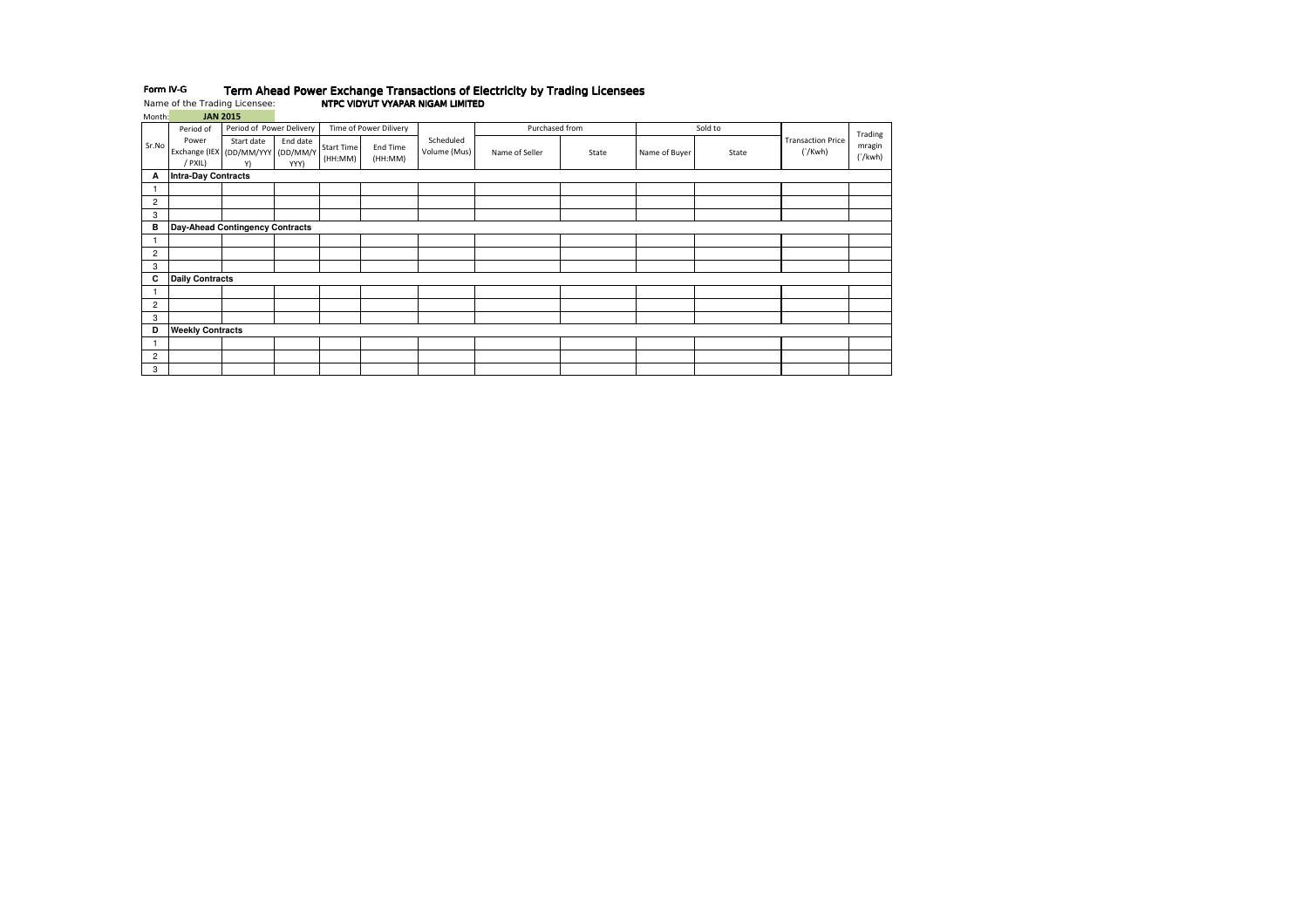## Form IV-HRenewable Energy Certificates(REC) Trading on Power Exchange by Trading Licensees Name of the Trading Licensee: NTPC VIDYUT VYAPAR NIGAM LIMITED NTPC VIDYUT VYAPAR LIMITED

Date of Trading: DD/MM/YYYY

| Sr.<br>No. | Name of REC Client | <b>Client Type</b><br>(Renewable<br>generator/<br>Obligated<br>Entitiec) | Name of Power<br><b>Exchange</b> | Volume<br>(RECs) | <b>Market Clearing</b><br>Price<br>(₹/REC) | <b>Trading</b><br><b>Margin</b><br>(₹/KWh) |
|------------|--------------------|--------------------------------------------------------------------------|----------------------------------|------------------|--------------------------------------------|--------------------------------------------|
|            | Non Solar RECs     |                                                                          |                                  |                  |                                            |                                            |
|            | Govt. of Goa, Goa  | <b>Obligated Entities IEX</b>                                            |                                  | 40,000           | 1,500.00                                   | ≤0.04                                      |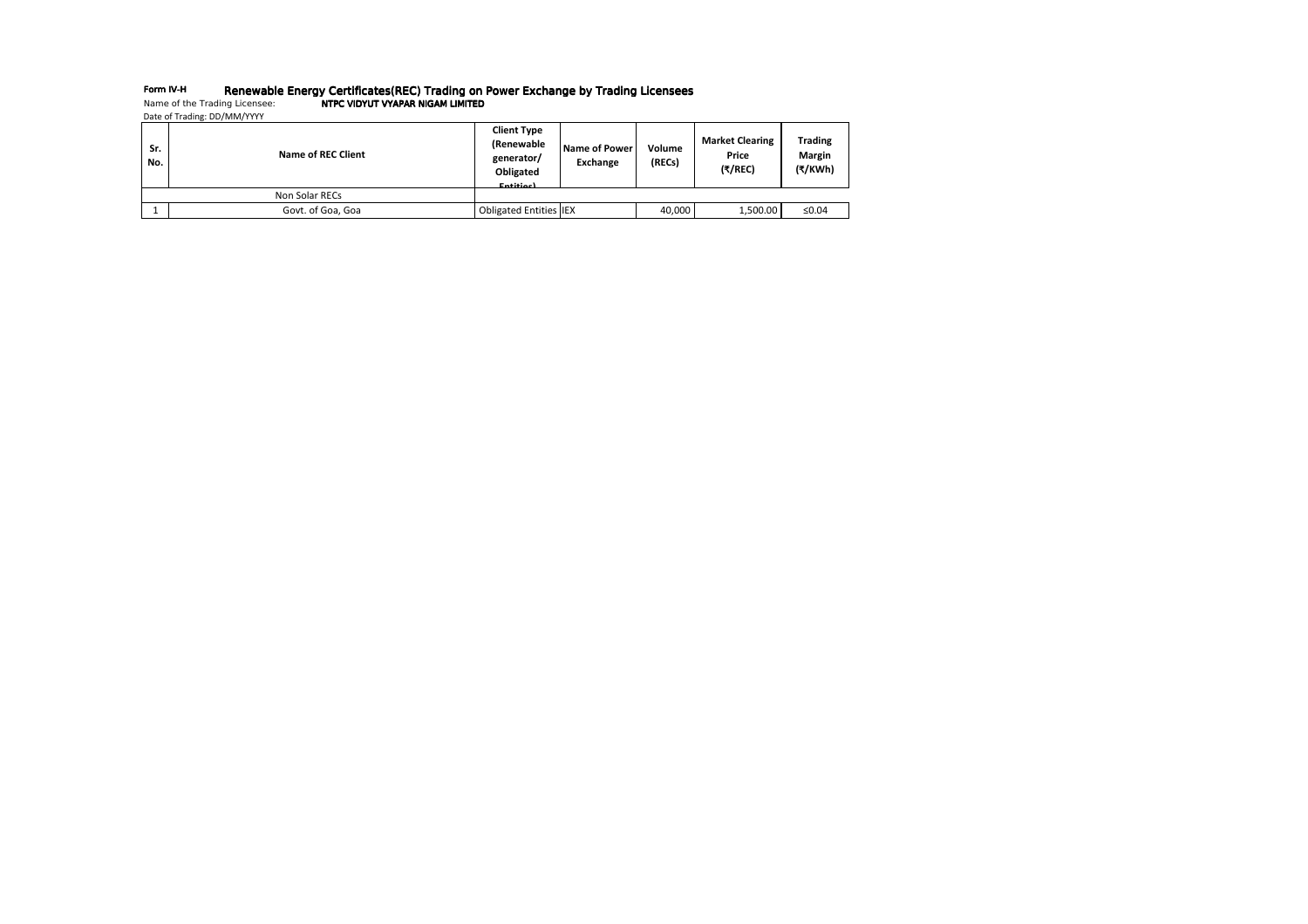| Month:         | <b>JAN 2015</b>                             |                                                       |                                  |                                     |
|----------------|---------------------------------------------|-------------------------------------------------------|----------------------------------|-------------------------------------|
| Long           | Position of Trader (Purchased but not sold) |                                                       |                                  |                                     |
| Sr.No          | <b>Date of Contract</b><br>(DD/MM/YYYY)     | <b>Uncontracted tenure</b><br>(Open Position) in Days | <b>Uncontracted Volume (Mus)</b> | <b>Purchase Price</b><br>$('/kwh)*$ |
|                |                                             |                                                       |                                  |                                     |
| $\overline{c}$ |                                             |                                                       |                                  |                                     |
| 3              |                                             |                                                       |                                  |                                     |
| 4              |                                             |                                                       |                                  |                                     |
| Short          | Position of Trader (Sale but not purchased) |                                                       |                                  |                                     |
|                |                                             |                                                       |                                  | <b>Purchase Price</b>               |
| Sr.No          | Date of Contract<br>(DD/MM/YYYY)            | <b>Uncontracted tenure</b><br>(Open Position) in Days | <b>Uncontracted Volume (Mus)</b> | $('/kwh)*$                          |
|                |                                             |                                                       |                                  |                                     |
| $\overline{c}$ |                                             |                                                       |                                  |                                     |
| 3              |                                             |                                                       |                                  |                                     |

# Form IV-I Open Position of Inter-State Electricity Contracts by Trading Licensees Name of the Trading Licensee: NTPC VIDYUT VYAPAR NIGAM LIMITED NTPC VIDYUT VYAPAR LIMITED

\* Price has to be reported separately for each contract.